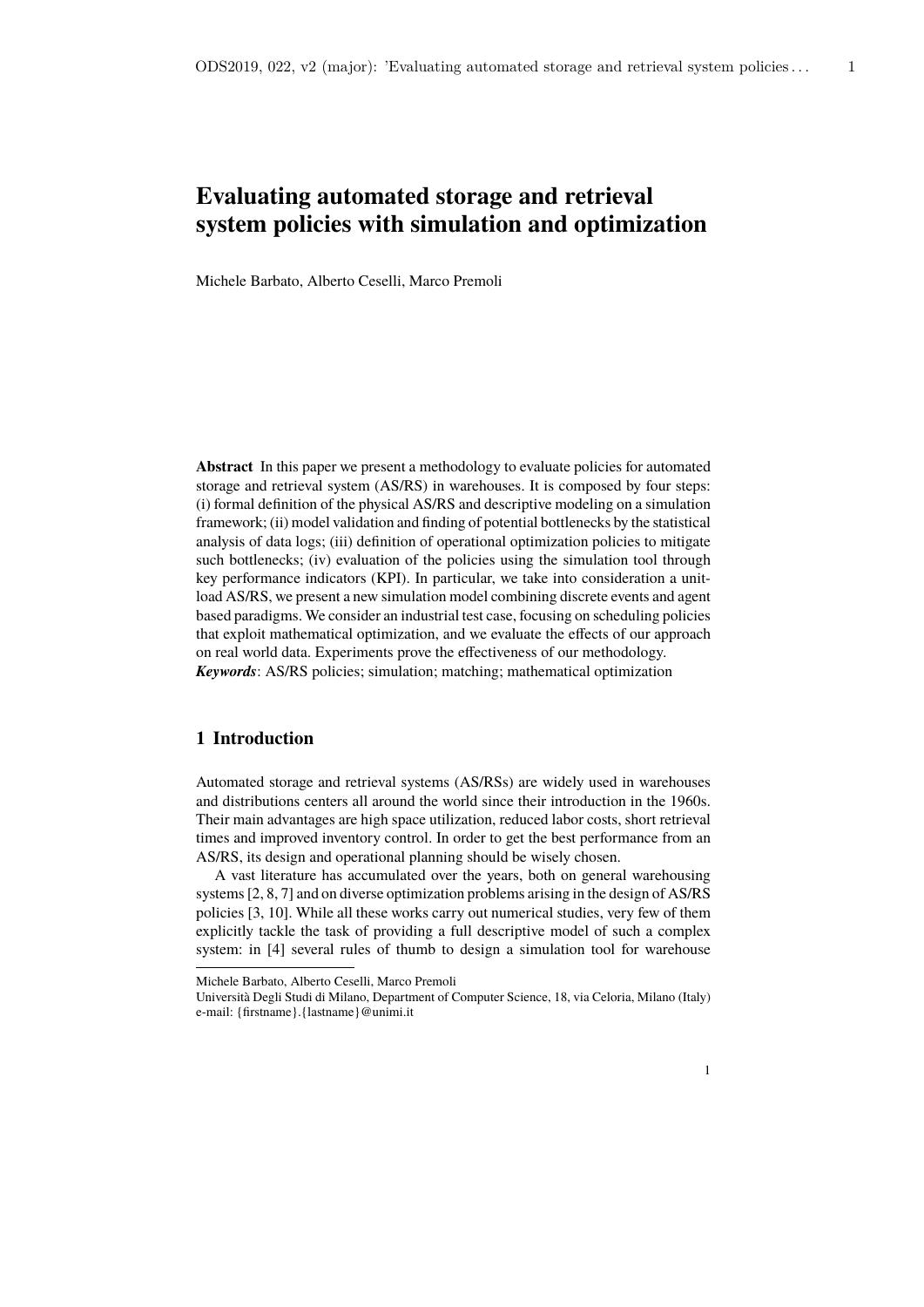are presented, such as key performance indicators, simulation initialization, objectoriented design patterns to implement the simulation tool; authors also present a case study using discrete-event paradigm; authors in [6] aim to present a discrete event simulation model that can be easily extended to most of the features found in AS/RS industrial settings; [9] is one of the few examples in which the agent-based paradigm is used; authors propose a multi-agent model for a mini-load system, claiming that autonomous vehicles control is easier in such paradigm.

Indeed, there is a large gap in the literature. On one side, optimization algorithms for AS/RS assume simplified models and hypothetical critical sub-systems, thereby providing solutions whose practical implementation potential still needs to be validated. On the other side, simulation approaches propose more realistic and reliable descriptive models, disregarding however the algorithmic resolution of key AS/RS optimization problems. In this paper we aim at reducing this gap.

We present a four-steps methodology to identify and evaluate optimization policies for AS/RS: (i) formal definition of a physical AS/RS and modeling on a simulation framework (Sect. 2.1), (ii) model validation and finding of potential bottlenecks by statistical analysis of data logs (Sect. 2.2), (iii) definition of operational optimization policies to mitigate such bottlenecks (Sect. 2.3), (iv) policies evaluation using the simulation tool through *key performance indicators* (KPI) (Sect. 2.4).

In particular, we present a new mixed multi-agent and discrete-event simulation model for a unit-load AS/RS that, besides being very common in practice, matches the technology used by our industrial partners [1], and we propose a scheduling policy to tackle the found bottleneck exploiting mathematical optimization, which in turn extends a shift-based scheduling policy found in literature.

Finally, in Section 3 we draw our conclusions.

# **2 Design and Evaluation of AS/RS Optimization Policies**

In the following we detail the four steps of our methodology.

#### **2.1 Step (i): AS/RS descriptive model**

The AS/RS under study has one aisle with racks on both sides. Each rack has double depth homogeneous cells with fifty-three lanes and nine levels. Stock-keeping-units (SKU) are represented by uniform size bins, with the same size of a rack slot. SKUs are moved with a double-shuttle aisle-captive crane, with separate drives for horizontal and vertical movements. The AS/RS has two I/O points, one in the frontend and one central, both with FIFO conveyor buffers to access the crane. The central I/O is connected to working stations where operators acts on SKUs. To move the SKU from (resp. to) the central-bottom I/O to (resp. from) the working stations an automated shuttle of capacity two is used, which moves on an horizontal rail.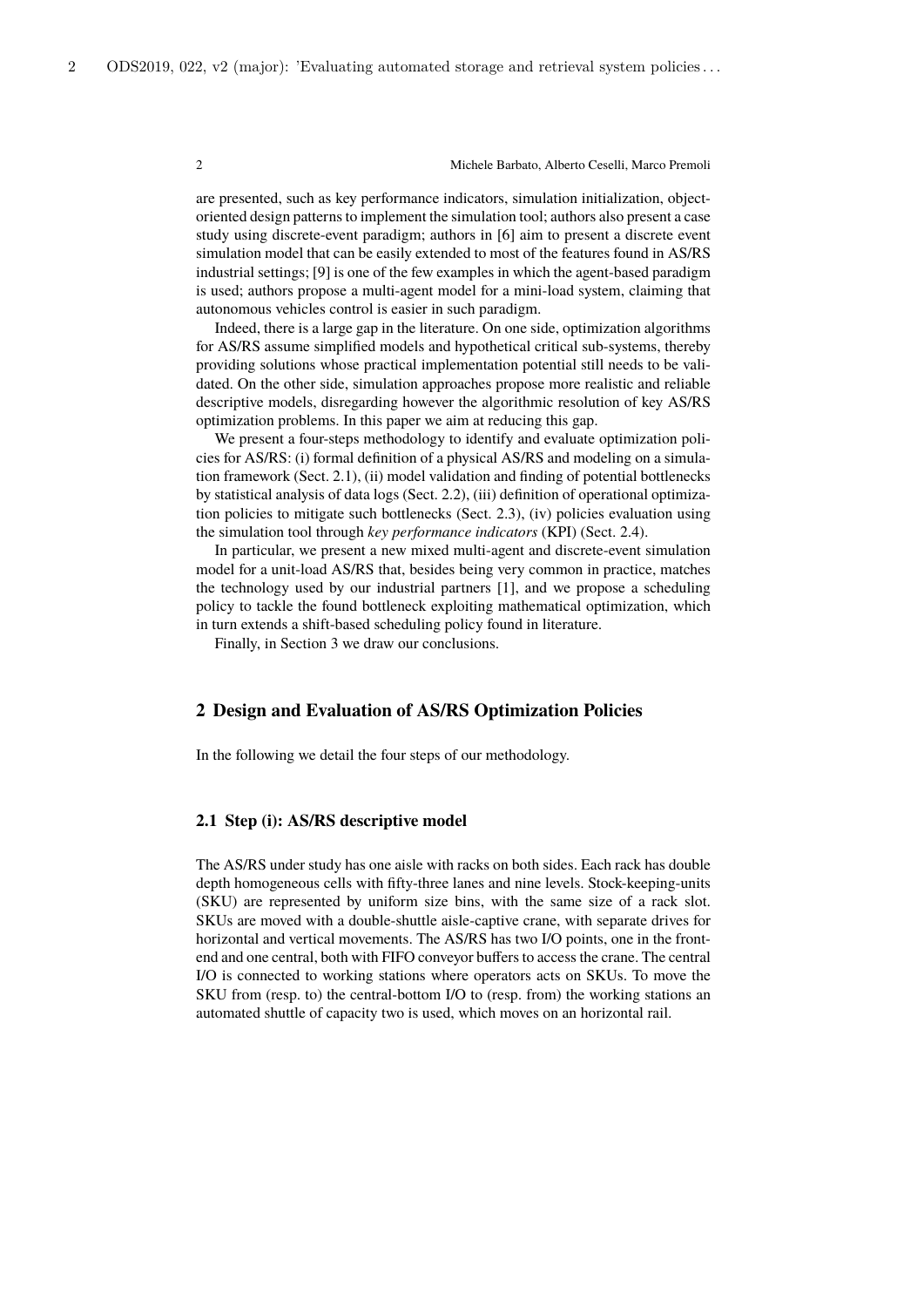Working stations are used to compose customers orders. An order contains multiple items and is collected in a dedicated SKU (*order bin*). After the arrival of a SKU containing an item (*item bin*) in a working station, the item has to be processed before being assigned to an order bin; hence, the item bin has to wait on a working station before it to be stored again in the warehouse.

Daily orders have no release date and have to be completed within the working day without priorities. Items can be inserted in an order bin in any sequence. Multiple orders can be processed simultaneously (i.e. multiple order bins can be present on working stations) by multiple operators. Operators do not have to coordinate with each other. The complete list of orders to build is known at the beginning of the working day. The quantity of items needed to build all orders is available at the beginning of the working day.

**AS/RS descriptive model.** To build a model of the AS/RS process described previously we characterize it by means of entities, events and activities. We can identify six types of entities:

- operators: resident entities, characterized by a cycle of activities that act on the SKUs; an operator *O* requests an empty order bin and a sequence of item bins, one at a time, to be retrieved on working stations; each time the production process on an item bin is over, *O* requests its storage back to the rack; when the order is complete, *O* requests the storage of the order bin and the cycle starts over;
- the system controller, or *orchestrator*: it is the second resident entity, characterized by a cycle of activities that act on the SKUs, on the crane and on the shuttle; the orchestrator listens to operators requests and translates them into actions to be executed by the last two entities, which in turns moves SKUs in the AS/RS;
- three resource entities, in charge of the execution of the orders given by the orchestrator to move SKUs: crane, shuttle and the conveyors. These resources need to synchronize in order to pass SKUs to each other: for example if one of the conveyor is full, the crane can not deliver an SKU on the conveyor until another SKU exits on the other side of the conveyor, and it has to stop and wait.
- SKUs: can be identified as the transient entities, characterized by the type, either item bin or order bin, and by activities like (i) storage and retrieval from the front-end I/O, (ii) storage and retrieval from the working stations, (iii) handling inside the warehouse and inside the working stations; each activities begin with an event generated either by an operator or by the system controller.

In Fig. 1 we present the schema of the relationships among model entities: an operator interacts with the orchestrator sending requests and receives notifications by the orchestrator and by the requested SKU; the orchestrator receives operators requests and translate them into orders for the crane and the shuttle; these latter move SKUs with pick and drop synchronizations; the synchronization among resources (crane, shuttle and conveyor) is done through the moved SKU, which acts as a mediator; at last, an SKU notifies the operator when it arrives at the working station.

We can conveniently model each entities as an agent in our model and every relationship with a message passing interface.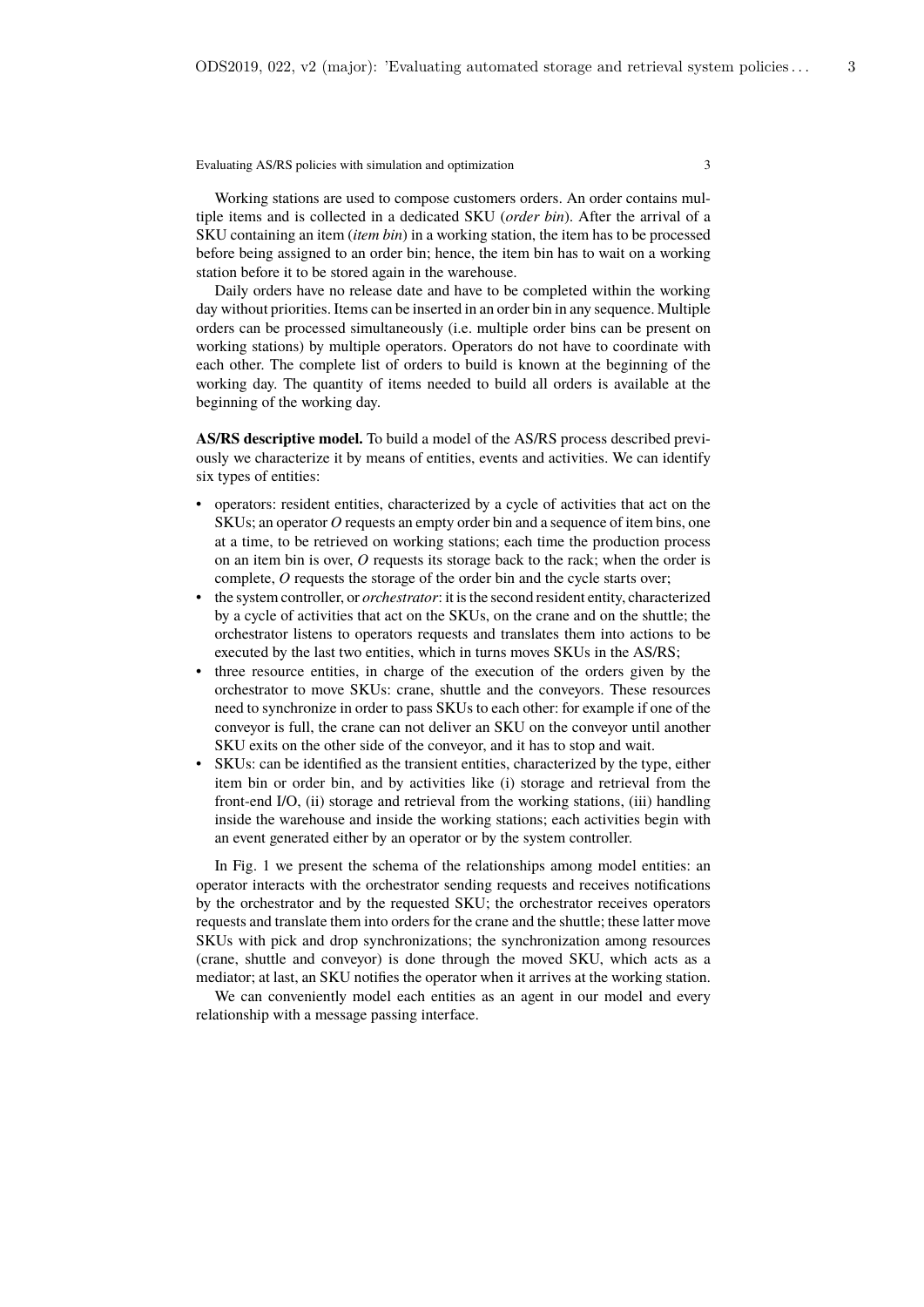

**Fig. 1** Simulation Model Entities Relationship

At the same time, a discrete events approach can be used to model order composition of single operators, which generate requests of SKUs to the orchestrator: (i) the operator starts an order composition requesting to the orchestrator an empty order bin and the first item bin to process; (ii) it awaits until both SKUs arrive; (iii) when both SKUs arrive, it starts the working process on the item bin, which can require a non-deterministic amount of time; (iv) at the end of the working process, it requires the storage of the item bin to the orchestrator; (v) if the order is not finished, it requires the retrieval of the next item bin to the orchestrator, otherwise (vi) if a new order is available, the process goes back to step (i), otherwise it ends.

A critical analysis of our modeling framework allows to identify both strengths and weaknesses of our approach.

**Strengths.** The synchronization among resource entities is simplified; resource entities act autonomously and their coordination is modeled via a message passing interface that might be asynchronous.

Resource agents statechart can be generalized and it abstracts from the features of the system; it includes few general states: (i) idle state, where the resource waits new orders from orchestrator; when new orders arrive, a loop of order execution starts and (ii) the resource moves to the order execution location; when it arrives (iii) it sends the order (either pick or drop) to the SKU and awaits for its answer, which notifies the end of the order; if any order is left, the loop continues from (ii), otherwise the resource goes back to idle state (i).

A resource has no knowledge on the status and features of the external system; on the contrary, the orchestrator has a centralized view of the complete system, and it considers the current status of this latter to generate the sequence of orders for the resources. A resource stores parameters characterizing its current internal state, changed by the single order. For example the crane stores its current location (aisle, lane, level) and the SKUs currently on board.

**Weaknesses.** The modeling complexity is shifted towards: (i) the statechart of the SKU entity, which acts as a mediator among resource entities and has to consider all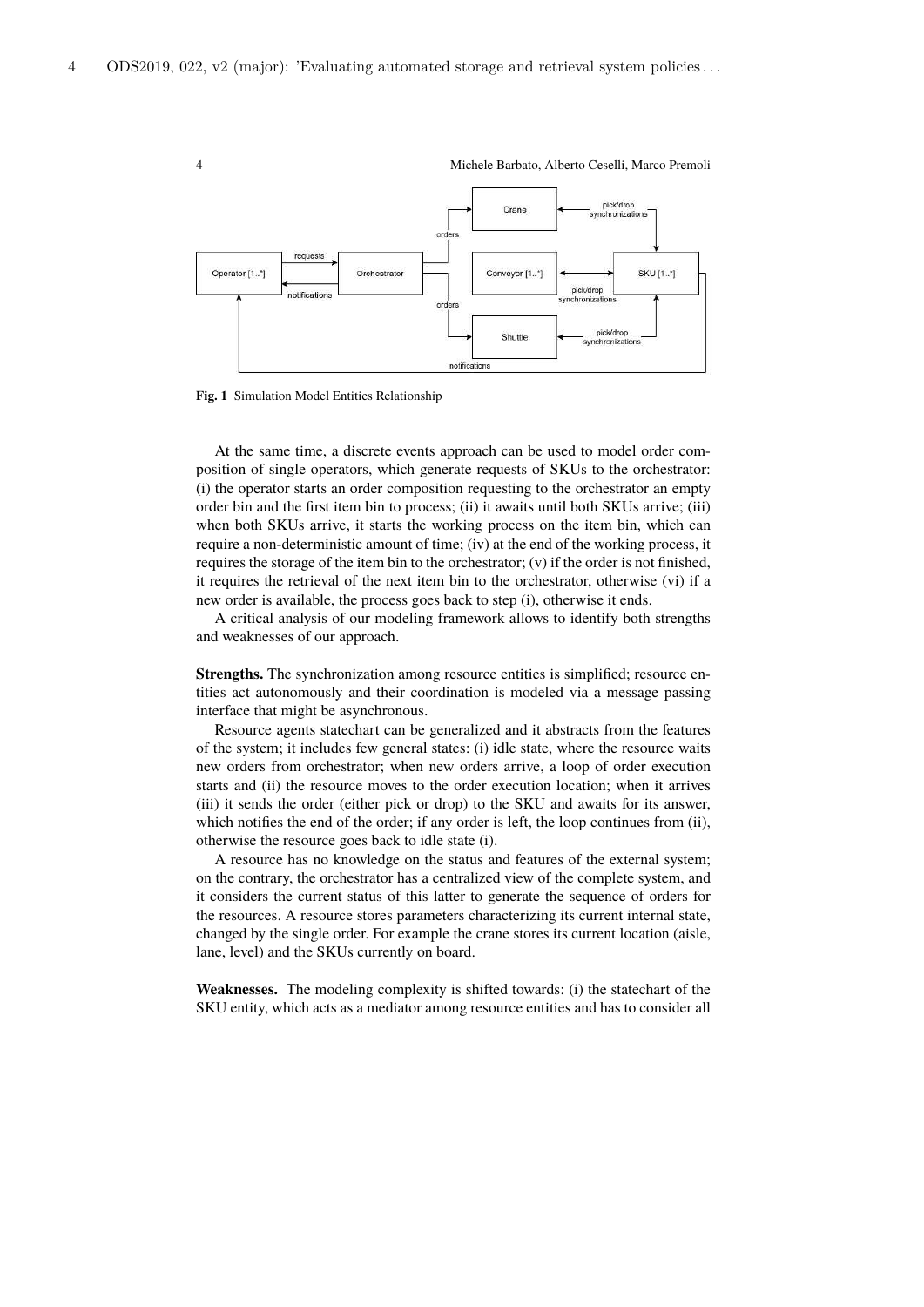combinations of orders from the resources and its current position, in order to enable customization of execution time of pick and drop actions for each combination; (ii) the orchestrator agent, which listens for operators request and has to implement an on-line scheduling algorithm to generate the sequence of SKU movements. This algorithm has to consider the complete features and statuses of the system, which is not visible to the single components.

However, we stress that the complexity of the orchestrator agent, that looks like a weakness at a descriptive modeling level, turns out to offer a large degree of flexibility as soon as optimization models and policies are implemented to define its logic. It therefore fits perfectly in our setting.

#### **2.2 Step (ii): Model Validation And Bottleneck Analysis**

Thanks to an industrial partner we had access to a dataset with the mechanical movements of SKUs in an AS/RS with the characteristics described in Section 2.1.

In particular we had access to all timestamps of arrival of an entity in a position in the warehouse, such as the arrival of the crane at a cell, and the end of pick and drop of an SKU from a resource (crane, shuttle and conveyor), covering 188 days.

Unfortunately, we had no access neither to the time, and purpose, for which operators sent their request to the system, nor to the orders composition.

**Travel time model and validation** First, we make use of the available data logs to validate the implementation of the travel time models within our simulation tool.

Let  $(c, l)$  represent the position of a rack cell, where  $c$  is the horizontal lane and *l* is the vertical level. We model crane movements from location  $(c_1, l_1)$  to  $(c_2, l_2)$ , with the following deterministic function: max( $|c_1 - c_2| \cdot v_x^c$ ,  $|l_1 - l_2| \cdot v_y^c$ ) +  $f^c$  where we sum a constant value  $f^c$ , with which we model the picking/dropping time and the time to reach a constant speed, to the traveling time modelled with Chebyshev distance metric where  $v_x^c$  is the constant horizontal speed (seconds per lane) of the rack and  $v_y^c$  is the constant vertical speed (seconds per level). It would be easy to model a travel time that depends also on the load of the crane, which can be computed by the crane agent starting from the currently loaded SKUs; however the data log analysis showed that the the speed of the considered crane is not affected by the load.

We model shuttle movements from working station  $w_1$  to working station  $w_2$  with the following linear function:  $|w_1 - w_2| \cdot v_x^s + f^s$ , where we sum a constant value  $f^s$ , which models the picking/dropping time and the time to reach a constant speed, to the travelling time modeled as a uniform linear motion with a constant horizontal travel speed  $v_x^s$  (seconds per working station). Finally, we model conveyors travel time with the a constant value  $f^r + t^r$  where  $f^r$  is the constant time of picking/dropping on the conveyor and  $t^r$  is the constant time to travel all the conveyor length. Values of all parameters were estimated analyzing the real world dataset.

We implemented our simulation tool with Anylogic, a Java based simulation software supporting discrete-event, system dynamic and agent-based modelling, and we validated our simulation model using five complete days of our dataset, comparing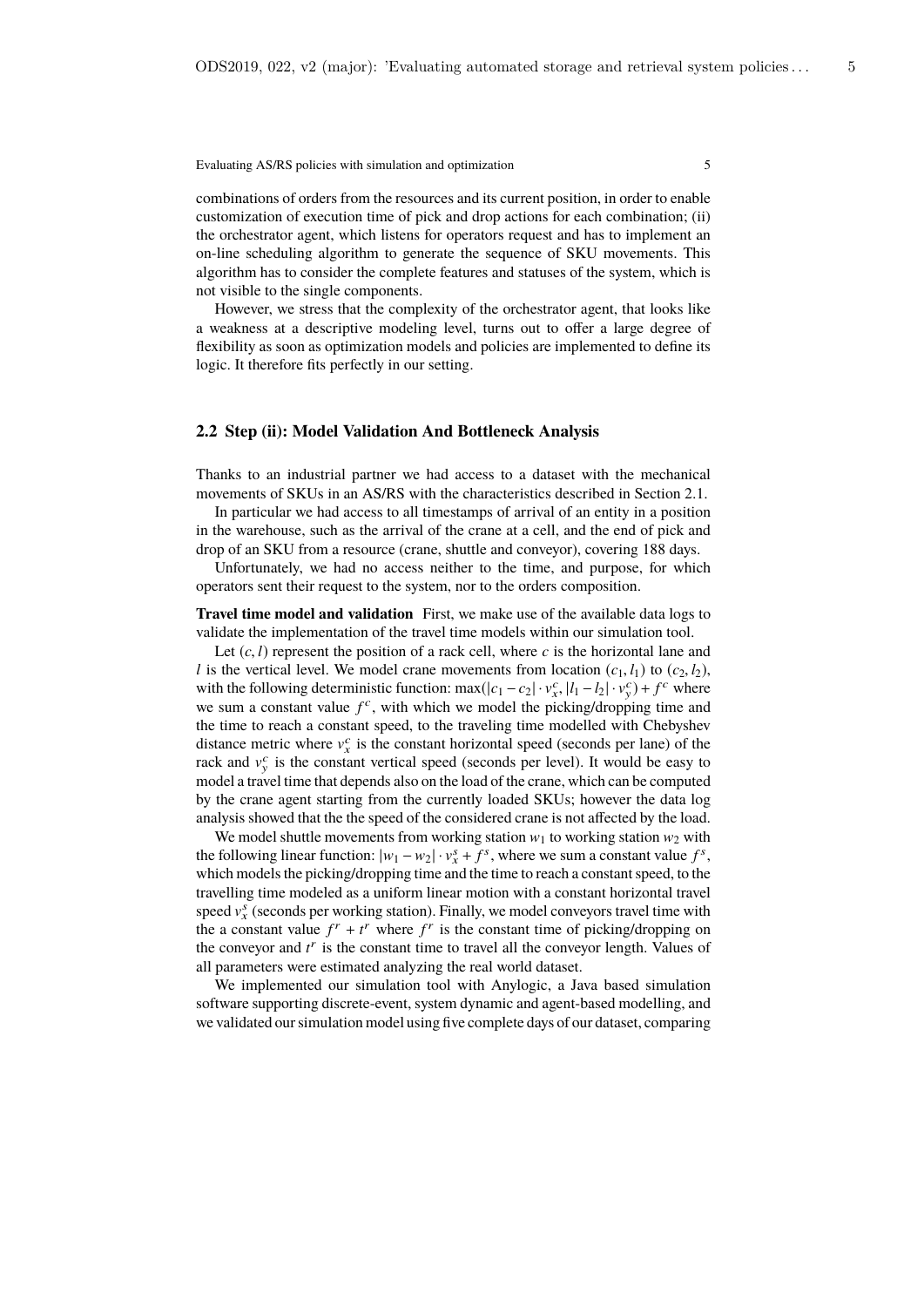

**Fig. 2** Average Hourly Usage of AS/RS I/O points

the time  $\tau_r$  measured by our industrial partner on the real system with the time  $\tau_s$ arising from simulations of single actions for both the crane and the shuttle, for a total of around 2500 actions for both.

Differences of crane movements  $\Delta^{\tau} = \tau_r - \tau_s$  could be approximated by a normal distribution with mean  $\mu \approx 0.339$  sec. and standard deviation  $\sigma \approx 3.688$ , where the mean time for a single action is around 45 sec. For shuttle movements, differences  $\Delta^{\tau}$  have a median value of -0.73 sec., a first quartile of -1.135 sec. and a third quartile of −0.36 sec., having a mean time for the single action around 30 sec.. We also measured the overall time spent by crane and shuttle in mechanical operations, finding the average gap between real data and simulated one to be about 1.79%. That is, simulated data match well data of the real world system.

**Identification of bottlenecks** Intuitively, we consider KPIs and event categories, and we evaluate if the disaggregation of events in categories makes KPI patterns to arise. Following this approach, we found a decomposition of storage and retrieval operations arising from the two different I/O points to be suitable for our approach. In Fig. 2 we present the average hourly usage of each I/O points in the dataset. It is clear that central I/O points, towards working stations, have higher frequency of usage with respect to front-end I/O points, which in turn occur throughout the day.

Moreover, we know from our industrial partner that: (i) the front-end I/O operations can be executed without overlapping with central I/O operations, at the beginning and at the end of the working day; (ii) all front-end I/O operations are known at the beginning of the day and, within them, storage operations can be executed independently from retrieval operations.

From the union of the insights coming from the analysis of the data and the industrial knowledge a new scheduling policy emerges to improve SKUs movements, that is the disaggregated optimization of front-end I/O operations and central I/O operations. Such problem has been identified in [5] as the *shift-based sequencing* problem for the AS/RS with twin-shuttle crane and single depth rack. Given a set of SKUs to retrieve (or to store), authors: (i) model the set as a weighted undirected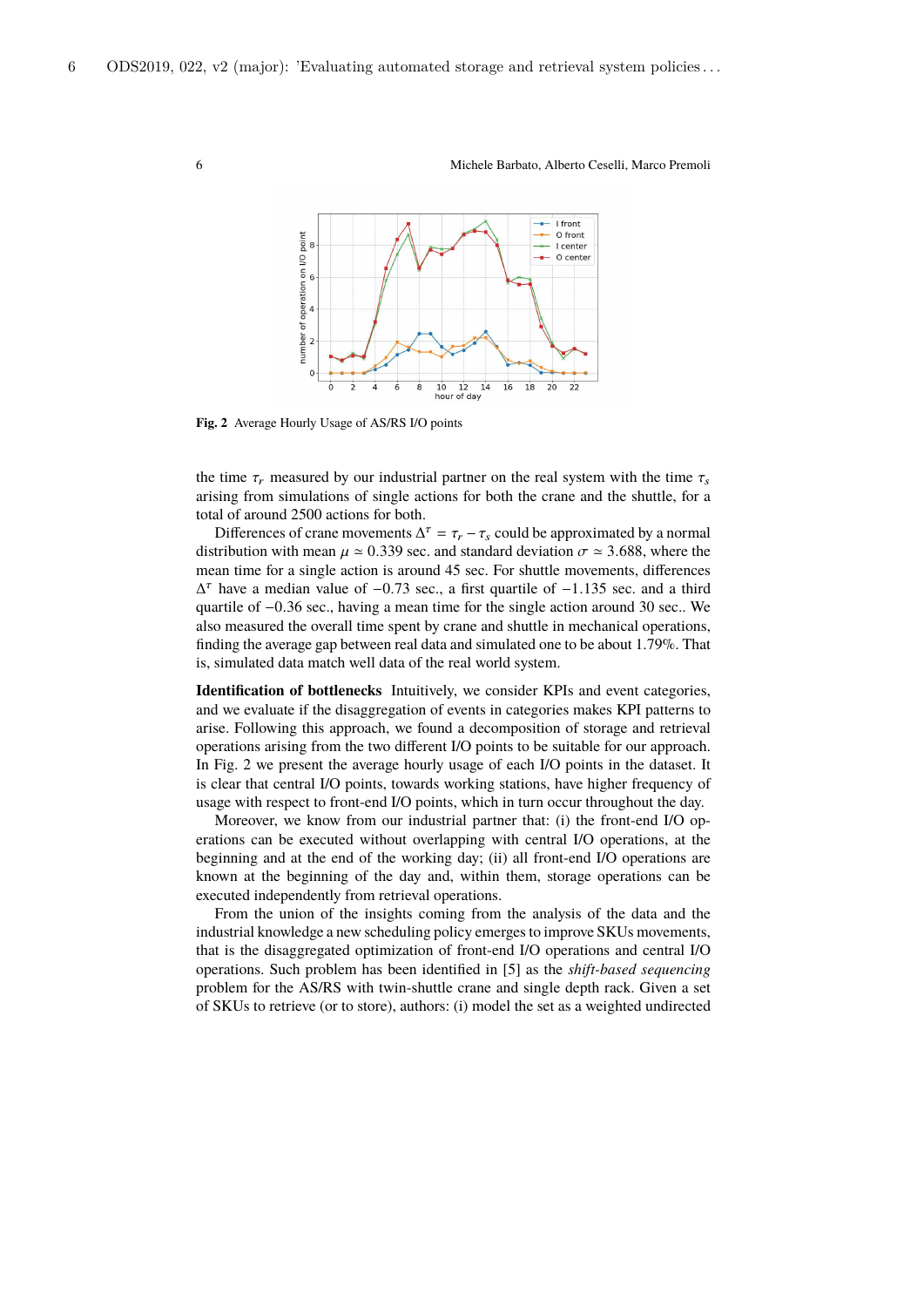

**Fig. 3** Example of graph T with  $C^* = \{C_1, C_2, C_3\}$ 

graph, whose edges weights are given by a distance metric obeying the triangle inequality and represent the time to perform an action on pairs of SKUs; (ii) the sequence of actions to perform is given by the solution of a minimum-cost perfect matching problem over the built graph, which can be solved at optimality with a polynomial time algorithm.

#### **2.3 Step (iii): Optimizing Bottleneck**

In cases where the distance metric does not obey the triangle inequality, the modeling proposed in [5] does not guarantee optimality; in particular it always forms pairs of SKUs on which to perform an action, while with generic distance metric moving a single SKU might be less expensive. We propose the following variant: let *C* <sup>∗</sup> be the set of all SKUs that have to be retrieved; let  $c(C)$  be the time required to retrieve SKUs *C*, i.e. the sum of the time for the crane to go from the I/O point to the cell containing *C*, to pick *C* on the crane and to return to the I/O point; let  $c({C_1, C_2})$ be the time required to retrieve the pair of SKUs  $C_1$  and  $C_2$ , i.e. the sum of time for the crane to go from the I/O point to the cell containing  $C_1$ , to go from  $C_1$  to  $C_2$ , to return to the I/O point and to pick both  $C1$  and  $C_2$  on the crane.

Let us consider *G* and *H* two complete graphs on  $|C^*|$  vertices. Each vertex of *G* corresponds to one SKU in  $C^*$ . We assign weight  $c({C_1, C_2})$  to each edge  ${C_1, C_2}$  of *G*. We assign weight 0 to each edge of *H*. We then link each vertex of *G* with its counterpart vertex in *H*. If  $C \in V(G)$  and  $C' \in V(H)$  are linked we assign weight  $c(C)$  to edge  $\{C, C'\}$ . Let  $T$  denote the weighted graph obtained so far. By using the edges  $\{C, C'\}$  with  $C \in V(G)$  and  $C' \in V(H)$ , we see that *T* always has a perfect matching and that a minimum weight perfect matching of *T* gives an optimal retrieval plan for*C* ∗ . An example of a weighted graph*T* is presented in Fig. 3.

**Retrieval and Storage.** In the case of SKU retrieval in a double depth rack, we need to consider that several SKUs might be not directly accessible by the double-shuttle crane, i.e. they lie in the back slot while the front slot is storing another SKU. The retrieval for such SKU is possible only when both shuttles of the crane are free. To consider this scenario, let  $B \subseteq C^*$  be the set of such not directly accessible SKUs, and  $A = C^* \setminus B$  be the set of SKUs directly accessible by a single shuttle crane. We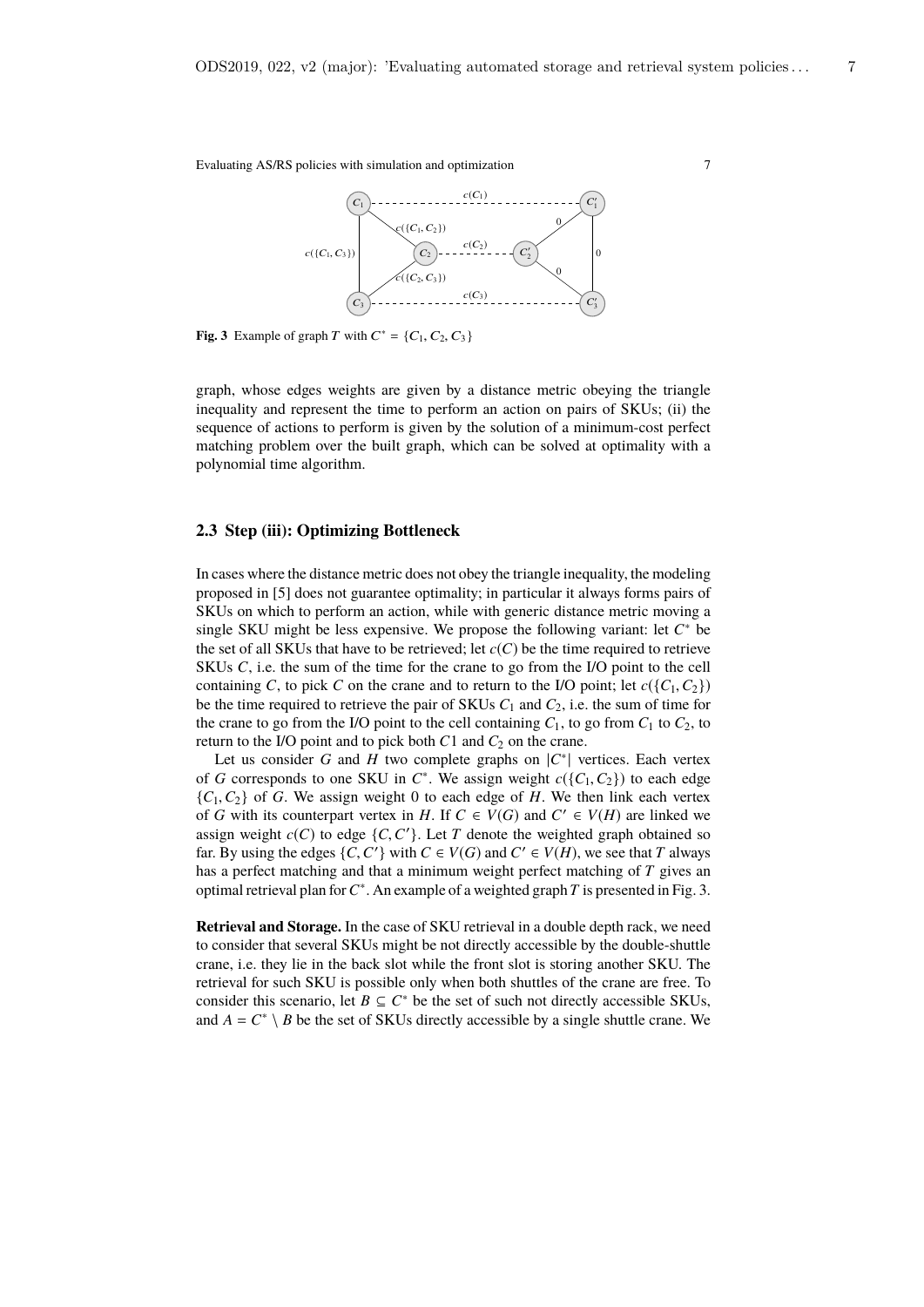set to +∞ the cost  $c({C_1, C_2})$  of all edges  ${C_1, C_2}$  ∈ *T* connecting a pair of vertices  $C_1, C_2 \in B$ , while edges connecting all other pairs of vertices remain unchanged. Operatively, to retrieve a pair of SKU  $C_1 \in B$  and  $C_2 \in A$ ,  $C_1$  will be retrieved first, when both shuttles of the crane are free.

As for the storage,we define this simple storage policy for the operations under optimization: incoming SKUs are stored only in the front slot of each cell in the rack.

**Optimization policy.** Our simple shift-based scheduling policy for a double-depth rack AS/RS with twin-shuttle crane is defined as follows:

- if an SKU has to be retrieved and it is not used in a working station throughout the day, it is retrieved at the beginning of the day, otherwise at the end of the day;
- if an SKU has to be stored and it is not used in a working station throughout the day, it is stored at the end of the day, otherwise at the beginning of the day;
- the position where to store incoming SKUs at the beginning of the day is chosen among front slot cells that are not used throughout all day. Among those cells, the nearest to the central I/O point are chosen;
- the position where to store incoming SKUs at the end of the day is chosen among all free front slot cells;
- the decomposed retrieval and storage operations, both for the morning and the evening, are optimized with the min-cost perfect matching algorithm.

The original order of center I/O operations does not have to be changed, and we can compare original and optimized operations.

# **2.4 Step (iv): Experimental Evaluation**

We propose the following experimental setup to evaluate our scheduling policy using our simulation tool: given a complete day of operations from our dataset, we apply our shift-based scheduling policy. We compare the original and the modified sequence of operations, feeding them to our simulation tool in a trace-driven style. In this scenario, we do not use the orchestrator and the operators agents, but we directly order crane and shuttle to move SKUs in a given sequence. These resources will execute one order at a time, synchronizing independently with each other; once they finish an order, they will ask for the next one until no more orders are available.

**Key Performance Indicator.** As KPI, an interesting measure would be the total waiting time of an SKU by an operator, and the total amount of time to complete all orders. However, given that we can not recover operators information with the available data, we consider as KPI the total amount of time spent by the crane to move all SKUs, comparing the original actions with the modified ones.

**Experimental results.** In Table 1 we present the results of the execution of the shift based scheduling on ten different days of our dataset. We compare the time *t*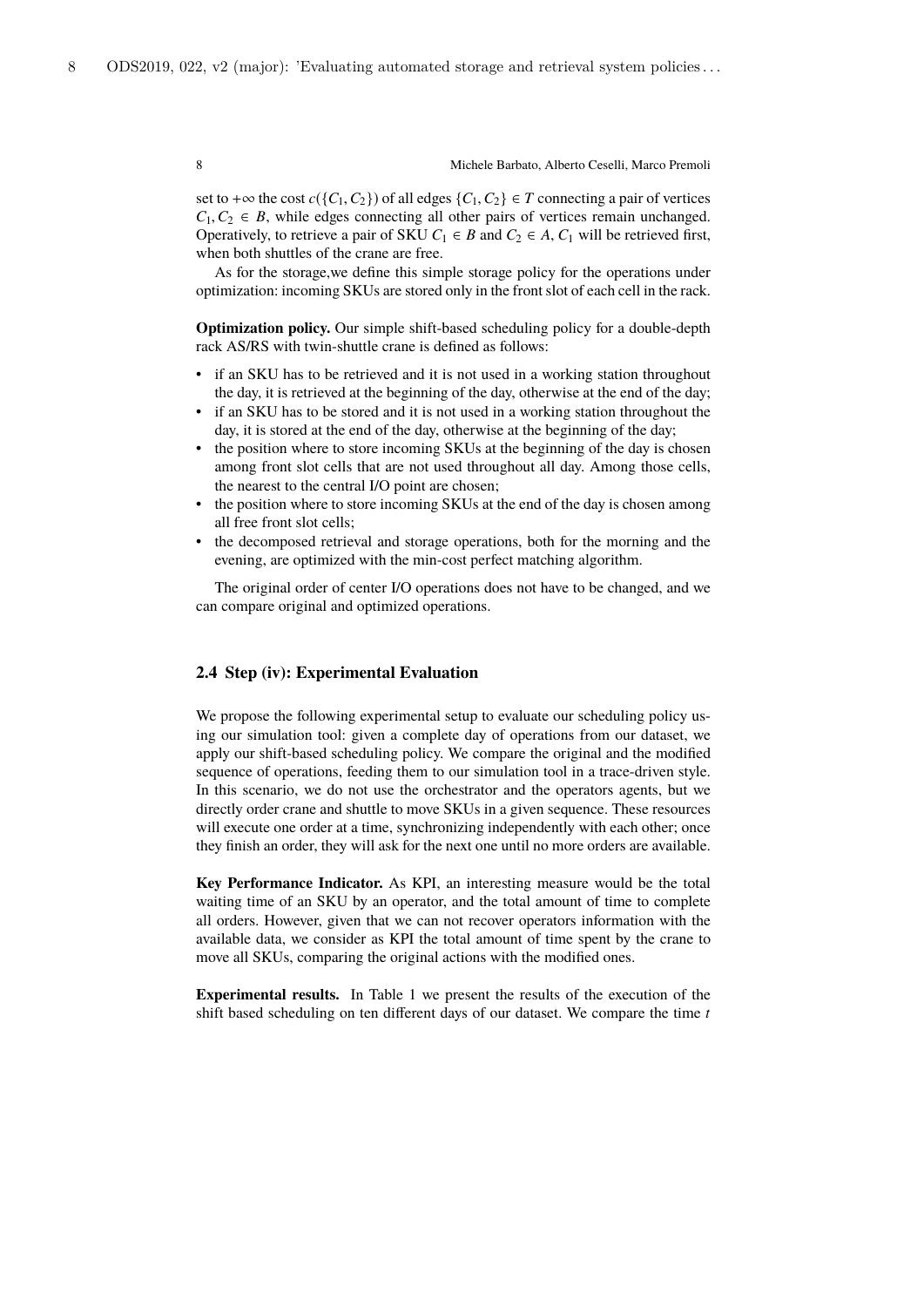|    |                     | front-end I/O actions |         |                                                                                  | central I/O actions |         |                                       | all actions  |       |             | mechanical times                |
|----|---------------------|-----------------------|---------|----------------------------------------------------------------------------------|---------------------|---------|---------------------------------------|--------------|-------|-------------|---------------------------------|
| d. |                     |                       | $t_m^f$ | $(t_o^f-t_m^f)$                                                                  | $t_o^c$             | $t_m^c$ | $\frac{(t_o^c - t_m^c)}{t_o^c}$       | $t_{\alpha}$ | $t_m$ | $(t_o-t_m)$ | $(\phi_r - \phi_m)$<br>$\phi_r$ |
|    |                     |                       |         | 1   1.51%   1671   1423   14.87%   16657   16590   0.40%   18328   18013   1.72% |                     |         |                                       |              |       |             | 7.88%                           |
|    |                     |                       |         | 2 0.80% 2313 1942 16.04% 14787 14936 -1.01% 17100 16878 1.30%                    |                     |         |                                       |              |       |             | $3.54\%$                        |
|    | 3 1.28% 2887 2200   |                       |         | 23.78% 13549 14024 - 3.50% 16436 16224 1.29%                                     |                     |         |                                       |              |       |             | 1.58%                           |
|    | 4 1.17% 1923 1555   |                       |         | 19.16% 14463 14754 - 2.01% 16386 16309 0.47%                                     |                     |         |                                       |              |       |             | $7.57\%$                        |
|    |                     |                       |         | 5 132% 213 1715 18.80% 13601 14033 - 3.18% 15713 15748 - 0.22%                   |                     |         |                                       |              |       |             | 1.00%                           |
|    | 6 0.40% 2867 2021   |                       |         | 29.51% 14134 14516 - 2.70% 1700 1 16537 2.73%                                    |                     |         |                                       |              |       |             | $1.63\%$                        |
|    | 7 0.99% 3119 2309   |                       |         | 25.96% 11674 11909 - 2.01% 14793 14218 3.89%                                     |                     |         |                                       |              |       |             | 2.80%                           |
| 8  | 1.44% 4326 3709     |                       |         | $14.26\%$                                                                        |                     |         | 12009 12307 - 2.48% 16335 16016 1.95% |              |       |             | 0.24%                           |
|    | 9 3.81% 7363 5696   |                       |         | 22.64%                                                                           |                     |         | 12689 12921 - 1.82% 20052 18616 7.16% |              |       |             | $9.57\%$                        |
|    | 1010.33%12019117881 |                       |         | 11.47%                                                                           |                     |         | 18014 17927 0.49% 20033 19714 1.59%   |              |       |             | 0.30%                           |

**Table 1** Comparison of total time spent by the crane (in seconds)

(in seconds) spent by the crane in the original (subscript  $o$ ) and modified (subscript *m*) sequence of actions, for the front-end I/O actions (superscript *f* ), the central I/O actions (superscript *c*) and all set of actions (no superscript). In particular we present the percentage gain or loss of time given by the modified sequence  $((t_o - t_m)/t_o)$ : a positive value is a gain, a negative value a loss.

For every instance, *I*<sup>o</sup> is the percentage of central I/O actions that in the original sequence are nested with front-end I/O actions. In average,  $I<sub>o</sub>$  is around 1% on all instances, except instance 9 where its value is 3.81%. This latter also corresponds to a gain of 7% given by our scheduling policy, which in fact always grants  $I_m = 0\%$ .

In all instances the modified sequence provides a substantial improvement in execution time for the front-end I/O actions, in the range  $10 - 30\%$ . However, the central I/O actions have higher execution times with a worsening in the range 1 − 3%, due to the new positions of SKUs entering from the front-end I/O point, defined by our simple storage policy. Considering the complete sequence of actions, the modified sequence grants only a slight improvement in the range  $0.5 - 3\%$ , with a single substantial gain around 7% but also one worsening of 0.22%.

Although our policy leads to a substantial time gain on the optimized operations, the advantage on the total operations time is limited. The time loss on central I/O operations indicates that a better storage policy is needed for the shift-based scheduling, to make a cleverer use of the rack cells.

Finally, in last column of Table 1, we report relative gaps between the overall time spent by crane and shuttle in mechanical operations measured on the real data  $(\phi_r)$ , and that obtained by the modified sequence in our simulation  $(\phi_m)$ . The overall picture is similar to that concerning SKUs operation times.

#### **3 Conclusions**

We proposed a generic approach to the identification of critical AS/RS subcomponents, and the design of corresponding optimization policies. It makes use of both descriptive and optimization models.